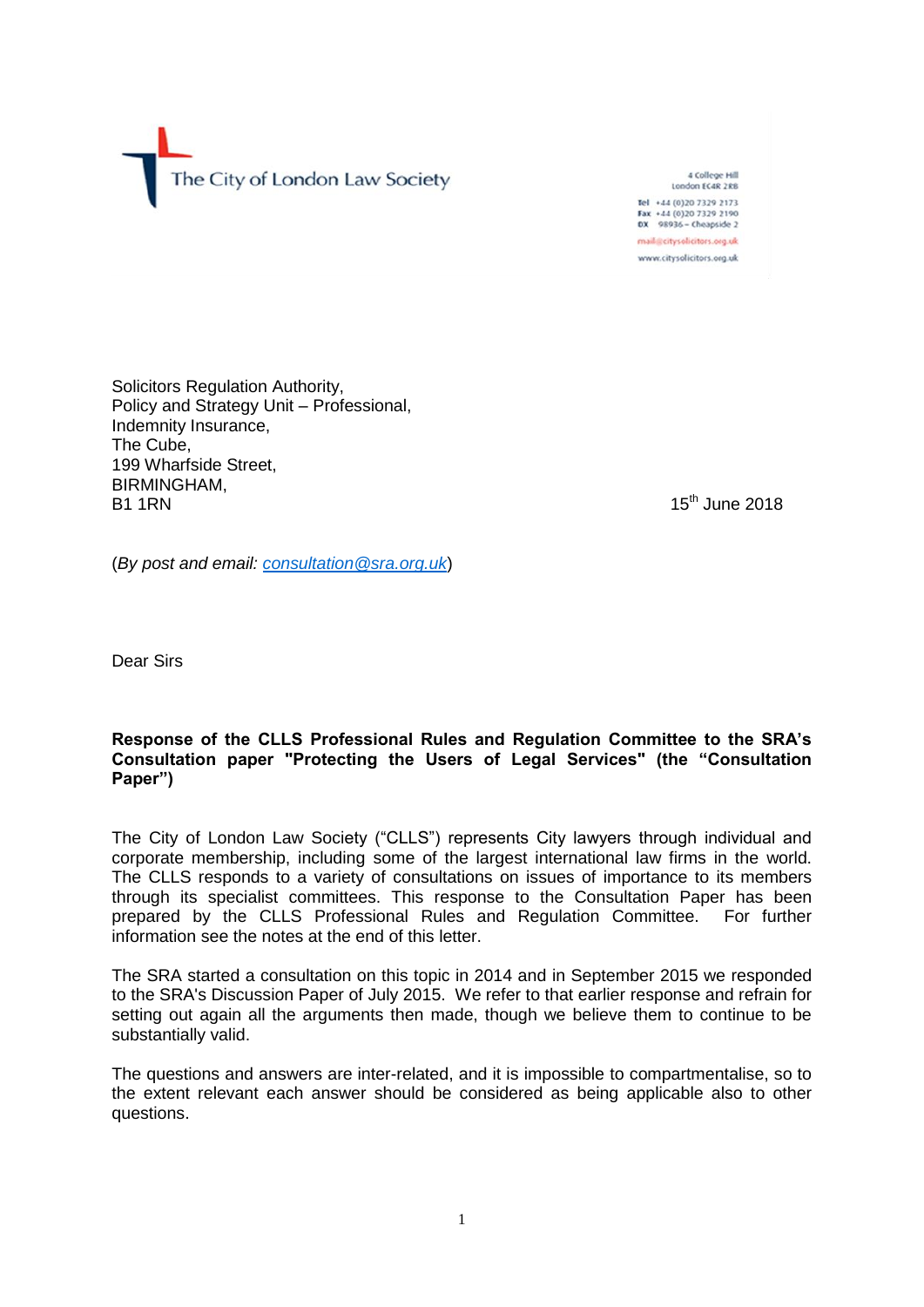Our response is:

**Question 1**: To what extent do you think the proposed changes to our PII requirements provide an appropriate minimum level of cover for a regulated law firm?

## **Strongly disagree**

We have reviewed the response of The Law Society dated  $6<sup>th</sup>$  June, setting out their analysis and arguments at length, and substantially concur in its contents on this and the other consultation questions.

We would add or emphasise the following points:

- 1. We query whether the SRA's statement that 98% of all claims settle for under £500,000 has taken into account sufficient historic claim data, given that it does not include settlement figures from insurers who exited the market in recent years and who faced large losses.
- 2. Even if it is right that most claims settle for under £500,000, insurers will still be exposed to where the bulk of the risk lies (because the new minimum terms are going to be £500,000, or £1m for conveyancing matters) in which case it is difficult to see that premiums would reduce.
- 3. Clients' agreement to limit law firm liability to the £500,000 or, as the case may be, £1m level (or theoretically nil for commercial clients, but that is not realistic), would have no effect on third party claims, for example, as under the *Dreamvar* decision or in respect of undertakings to the other side.
- 4. It will be problematic to rely on another firm's undertaking as we could not be sure that their insurers will deal with a claim, and in more instances we need to enquire about the level of cover.
- 5. As one commentator has pointed out, sometimes there may be uncertainty as to which insurer would be responsible for a claim, where circumstances were first notified to one insurer in one year, but the claim crystallises in a subsequent year with a different primary insurer. Insurers may dispute whether the claim arises from the circumstances previously notified or not. Currently each insurer is obligated by the Participating Insurer's Agreement with the SRA so one or other insurer must 'conduct any claim, including paying defence costs, and seek reimbursement later. If the majority of claims (commercial claims) faced by CLLS member firms are to be excluded from compulsory cover, this provision will be of no effect, and firms may be forced to defend themselves and pursue claims for reimbursement against insurers.
- 6. Over recent years failed large firms include 3 UK firms, 6 US firms with London offices and the London office of KWM. Partners in firms which fail will no longer have certainty that there is insurance cover - compulsory successor practice cover would not cover the commercial claims.
- 7. Those small firms that choose to be content to insure only at the new minimum cover levels, taking the risk for future work, will be exposed as regards past work where clients will, at best, have agreed to limit liability to £3m or, as the case may be, £2m so the law firm will be exposed to such claims until the end of the limitation period. Therefore, many firms, even small firms, on a prudent basis, are likely to secure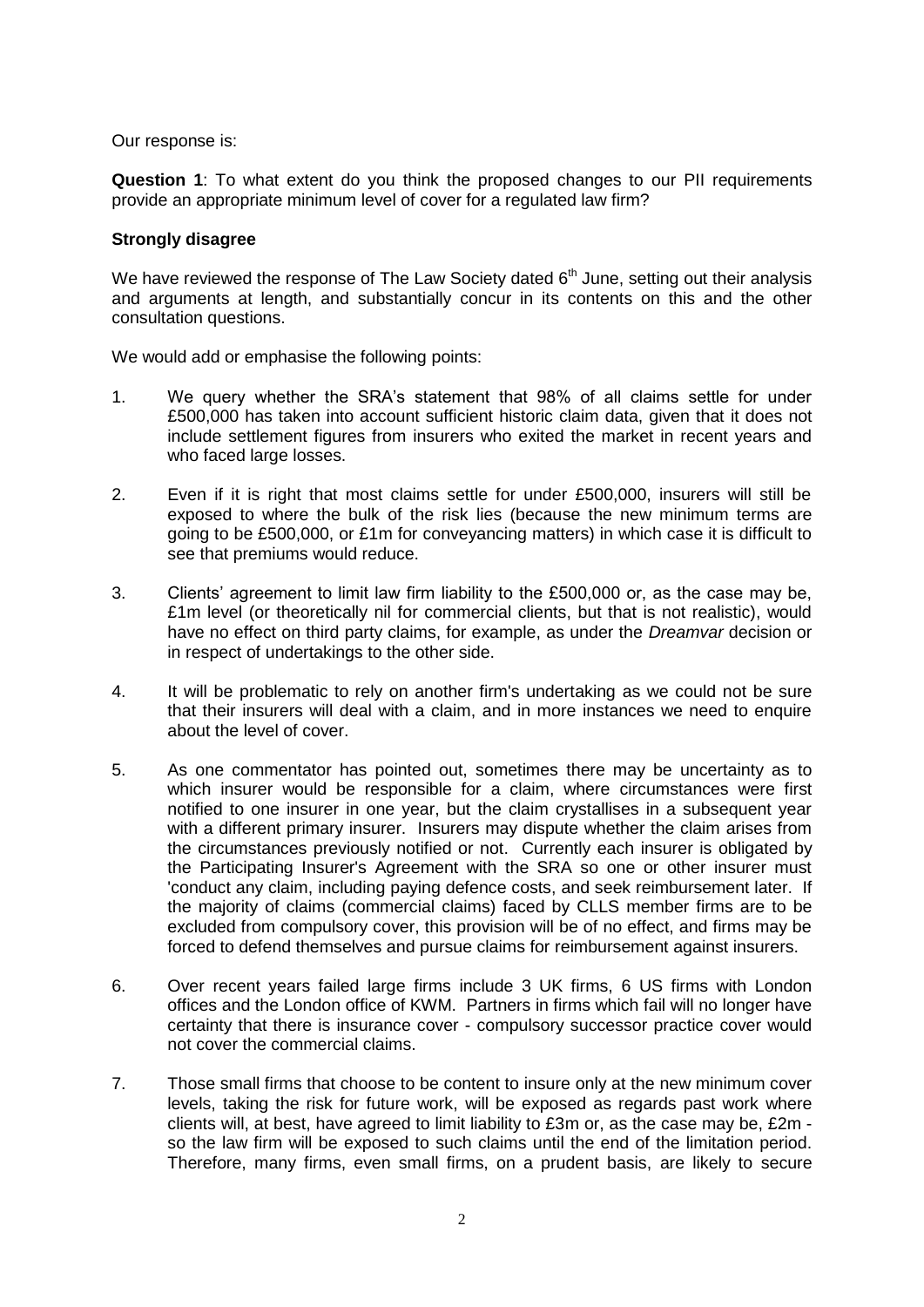more than £500,000 or, as the case may be, £1m cover, but, in our opinion, there is a risk that they may end up having to pay higher premiums overall than at present.

- 8. MTC provides the most comprehensive scope of cover, with minimal exclusions, for PII in the world. Of concern even for City firms is the proposed removal entirely of the MTCs for work done for financial institutions and other large business clients (those with turnovers of more than £2m). This impliedly creates a de-regulated market, and may allow insurers to reduce scope of cover or impose higher premiums in return for the current (and comprehensive) protections under the existing MTCs, but which they will no longer be obligated to offer.
- 9. If a firm seeks to reduce its PII cover to the low levels proposed, then given the claims made nature of PII, previous clients, who have not yet made a claim, but may do so in the future, could be prejudiced and/or the law firm have an uninsured exposure. Clients may have instructed a firm in the knowledge of its then PII cover levels, but at the time of a claim find they are now substantially reduced.
- 10. We point out one particular difference compared to the liability position outside the legal sector (a professional services sector). In the case of a regular Companies Act company, a director rarely has personal civil liability, absent wrongful trading. In the case of an LLP, the LLP Act left open whether or not the partner (member) giving advice would have personal liability to the client in negligence on the basis of assuming a duty of care; it is certainly arguable. $1$  Therefore potential inadequacy of level of PII insurance protection, which could be the consequence of the proposals, is of greater concern in the legal sector than the general commercial sector.
- 11. The SRA's paper is entitled "Protecting the users of legal services…" As mentioned in our September 2015 response, however, the SRA also has a statutory duty under section 37 of the Solicitors Act 1974, in relation to professional indemnity, to have regard to the protection of solicitors and their staff. $2$  Thus, protection of clients is not the only concern; to the extent that the proposals increase risks of uninsured claims or costs for partners and employees, those increased risks or costs must be taken into account, as well as benefits (if any) to clients.
- 12. So, we do not concur that the change would benefit:
	- Solicitors' firms any reductions in premium are likely to be minor in effect;
	- Clients, who would need to make enquiries as to cover levels of competing law firms – and without assurance that levels quoted (above £500,000 or, as the case may be, £1m) would remain in force; or
	- Law firm partners, who would be exposed to a greater degree to liability above insured levels and/or run off liability, including after retirement and/or after a firm has ceased to exist and/or have to bear additional insurance premiums.
- 13. If the proposals are designed to make small High Street practice more affordable, we wonder if, in fact, the consequence could be the reverse with either increased costs for similar cover as present or, if cover levels reduce, then a flight to quality away from small High Street practices.

Please bear these points in mind in relation also to the remaining questions.

 $\overline{a}$ <sup>1</sup> In the case of a general partnership the partner advising would have personal liability to the client in negligence, and fellow partners would have joint and several liability.

<sup>2</sup> See HL judgment in *Swain v The Law Society* [1983] 1 AC 598, quoted in the TLS 2014 Response para 19.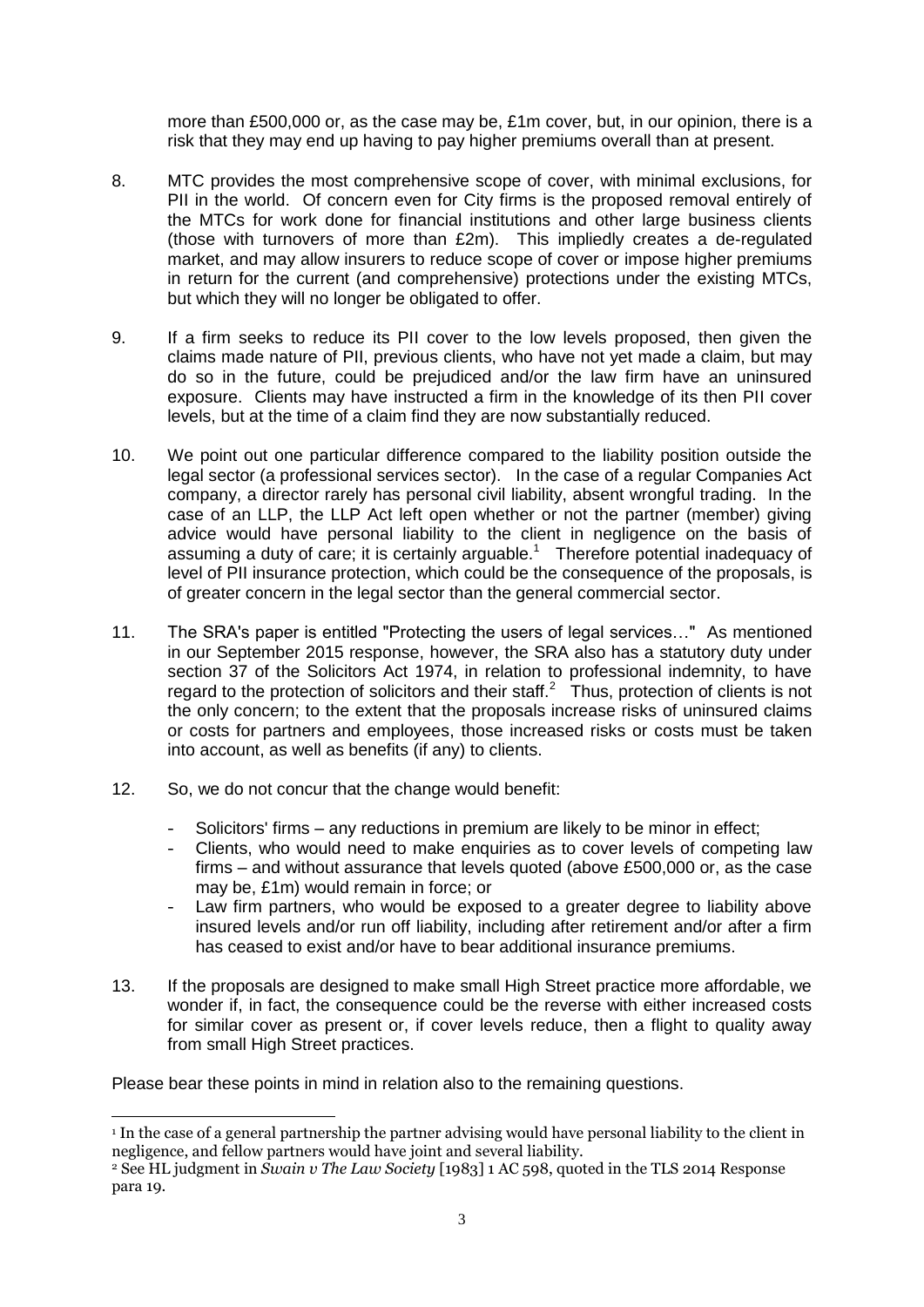**Question 2:** To what extent do you agree that our minimum PII requirements do not need to include cover for financial institutions and other large business clients?

## **Strongly disagree**

Apart from private client work and employment advice, most work of CLLS member firms is for financial institutions and other large business clients.

CLLS member firms currently take out PII for a cover level substantially exceeding the MTC level and would continue to do so for the firm's (and partners') protection and because clients are increasingly enquiring on level of PII cover and setting minimum levels.

Making the distinction is likely to cause complications as The Law Society points out.

There is simplicity in the current PII market: MTC applies to all clients (commercial or individual) and the MTC conditions apply all the way up the excess layers tower and to run off in the event of a cessation of business. The SRA's proposals, even if individually attractive (which is not our view) risk upsetting those arrangements to the detriment CLLS member firms and their partners.

**Question 3:** Do you think our definition for excluding large financial institutions corporations and business clients is appropriate?

## **No**

Though, in practice, CLLS member firms will obtain appropriate top-up cover in excess of the proposed MTCs, reflecting the nature and value of work undertaken, we concur in the opinions and arguments of The Law Society.

In addition, the definition of "large business clients" being those with a turnover of £2m is too low when considered in the context of relevant guidance: for example, the EU's Recommendation 2003/361 defines a "medium-sized business" as having a turnover of less than 50m Euros and a "micro business" as having a turnover of less than 2m Euros. Consequently, the SRA's proposals would classify as "large business clients" many small and medium sized enterprises, many of whom may not be sophisticated users of legal services.

Further to the above, there is apparent confusion between the SRA Consultation Paper (at page 53) which states that turnover will be assessed *"in the financial year at the time the act giving rise to a claim occurred"* whereas the draft MTCs at 6.3 state that the relevant assessment is of a client's turnover for its most recent financial year. If the assessment of turnover (and therefore application of MTCs) is intended to apply retrospectively, rather than on a claims-made basis, this might cause a client to be outside the scope of the MTCs entirely if, at the time the relevant act or omission took place, their turnover was more than £2M but where, at the time the claim is actually made, it is not. Moreover, the effect of this approach is that cover under the MTCs may be excluded for an act or omission which took place years before the new MTCs are actually introduced.

**Question 4**: To what extent do you agree that we should introduce a separate component in our PII arrangements meaning only firms that need to have cover for conveyancing services are required to buy this cover?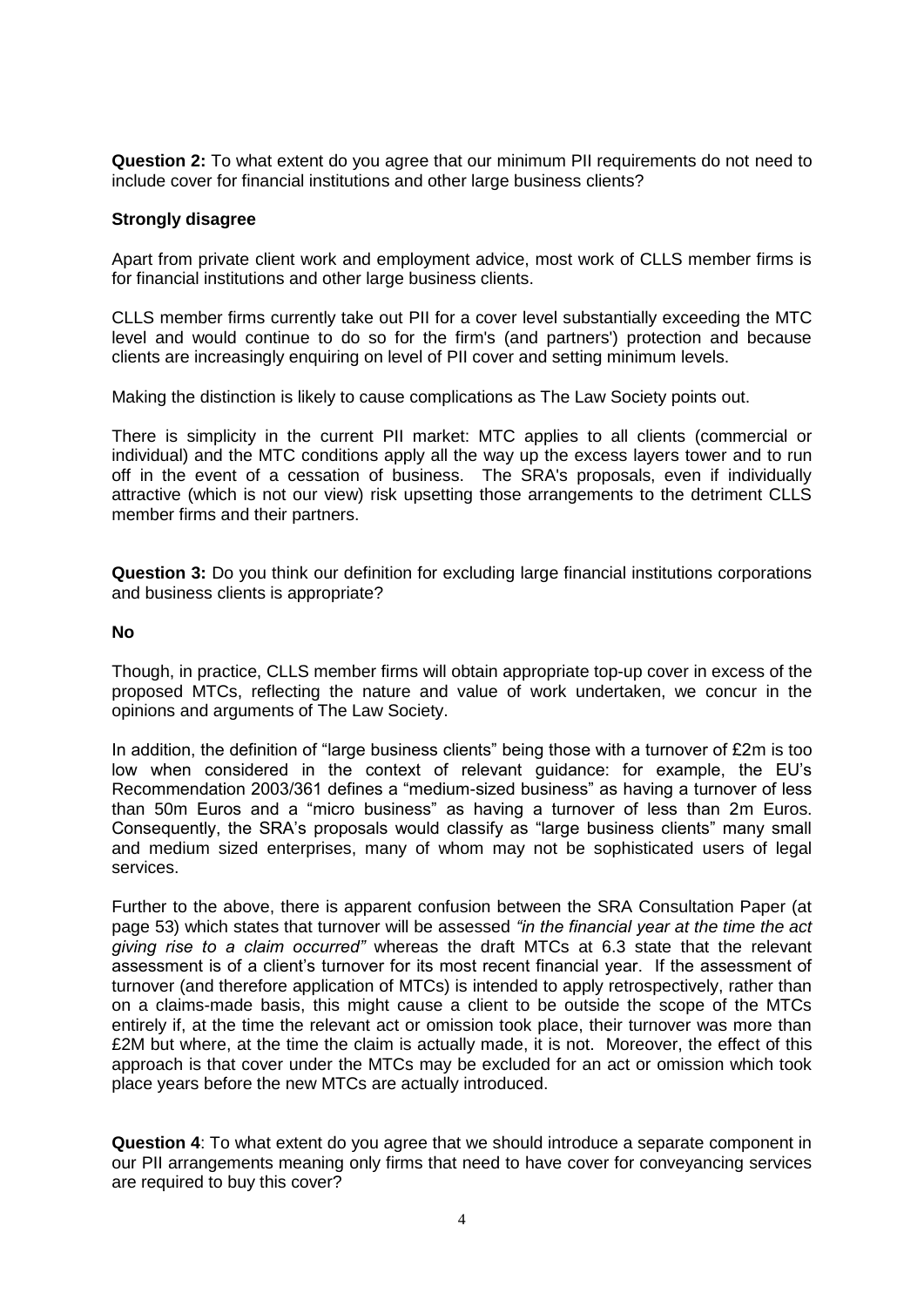# **Strongly disagree**

Though, in practice, CLLS member firms will obtain appropriate top-up cover in excess of the proposed MTCs, reflecting the nature and value of work undertaken, we concur in the opinions and arguments of The Law Society.

In addition, under the requirement to obtain separate additional MTC cover for conveyancing work, firms which intend to obtain only the minimum cover (which approach the SRA argues will be cheaper and is a primary motivation for the proposed changes) will need to negotiate and put in place separate insurance arrangements. This will have to apply to both the conveyancing and non-conveyancing aspects of their business, which will add time and costs. This is not necessary under the current arrangements, since the current minimum cover of either £2m or £3m applies to all legal services.

**Question 5**: Do you think our proposed definition of conveyancing services is appropriate?

## **No**

Though this would not, in practice, arise for CLLS member firms, we concur in the opinions and arguments of The Law Society.

Any attempt to limit liability to correspond to the MTC level of cover would have no effect on third party claims, for example, as under the *Dreamvar* decision or in respect of undertakings to the other side.

**Question 6:** Do you think there are changes we should be making to our successor practice rules?

#### **Yes**

We concur in the opinions and arguments of The Law Society; in particular, regarding increased risks should the current proposals be implemented.

**Question 7:** Do you agree with the approach we are taking to bring the MTCs and the PIA up to date?

#### **Strongly disagree**

We concur in the opinions and arguments of The Law Society; in particular, regarding claim amounts asserted far exceeding actual settlements, loss of confidence in firms and increased risks on a sale of a practice.

**Question 8:** To what extent do you agree that the changes to our PII requirements provide law firms with more flexible options to potentially lower insurance costs?

#### **Strongly disagree**

We concur in the opinions and arguments of The Law Society; in particular, we concur with them in their view that the proposals will not save firms money overall.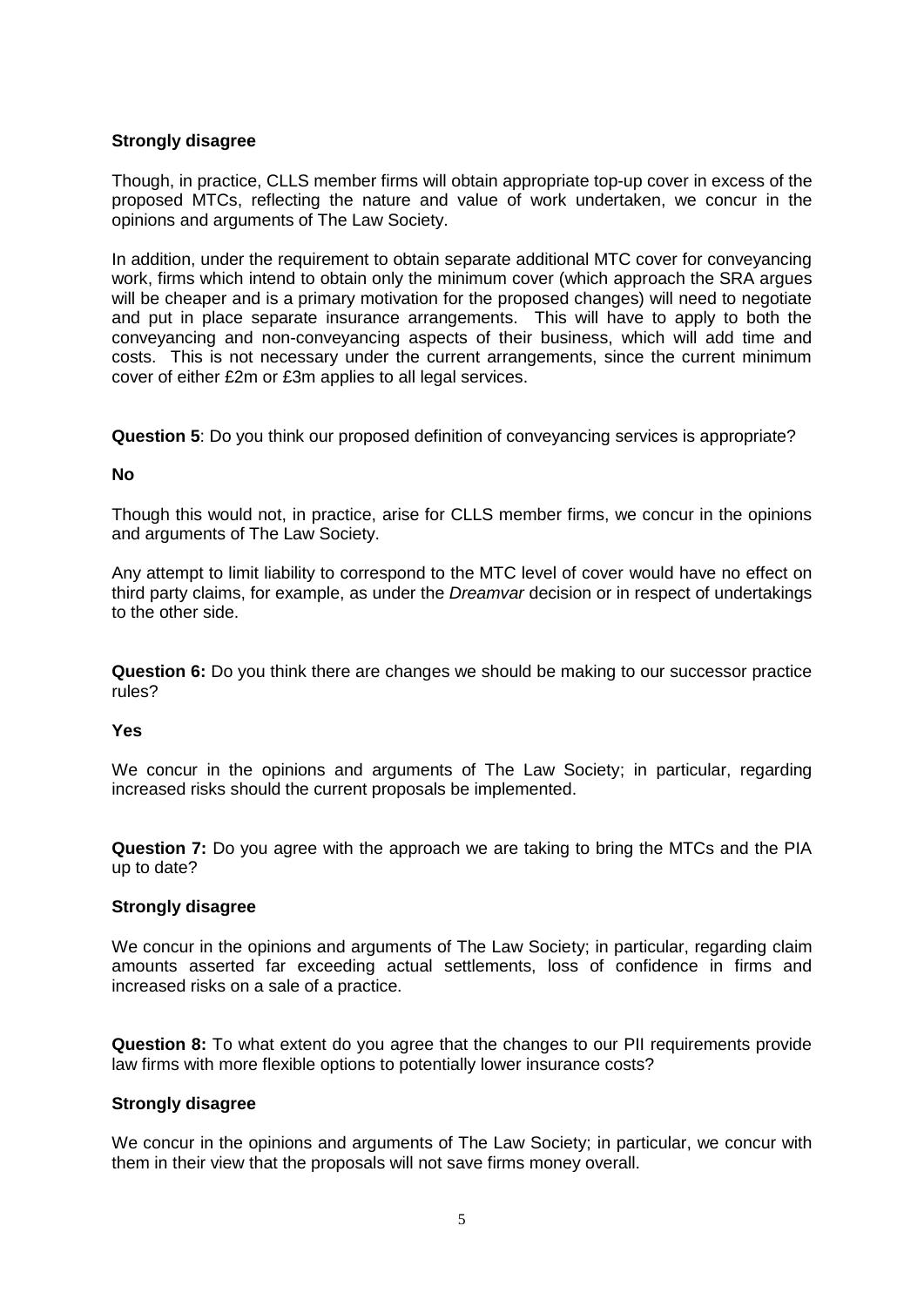Like The Law Society, the CLLS disagrees with the proposed changes which will increase complexity, reduce protections for the public, and could increase costs for firms due to the need for various types of top-up cover and administrative costs.

**Question 9:** Do you agree the proposed level for the cap on cover in run-off provides adequate protection for the users of legal services whilst balancing the need for premiums to be more affordable?

## **Neither disagree nor agree**

We concur in the opinions and arguments of The Law Society that this is an important subject and that further research and analysis is required. Also, retiring solicitors who will need to consider purchasing top-up cover for their run-off period in order to cover former clients who expected to be covered by the existing MTCs levels.

**Question 10:** To what extent do you agree that the changes to our PII requirements could encourage new firms to enter the legal services market increasing choice for users of legal services?

## **Strongly disagree**

Given that City of London commercial firms insure for far more than MTC require, the proposals will have no effect (positive or negative) on firms entering the City market, whether non-City firms opening in the City, foreign law firms opening in the City or break- aways from existing firms.

However, we concur in the opinions and arguments of The Law Society; in particular, we concur with them in their view that the potential savings, if any, would be small and could be illusory. In the case of small firms nationally doing low risk advisory work, different remedies could be targeted at them, without overhauling the entire market.

**Question 11:** Are there any positive or negative EDI impacts from the proposed changes to our PII requirements that you think we have not identified?

#### **Yes**

Though the effects highlighted by The Law Society are likely to be felt only outside CLLS member forms, we concur in their opinions and arguments.

**Question 12**: Are there any options for changes to our PII requirements that we are not proposing or have not identified that we should consider further? Please explain why and provide any evidence that supports your view

We concur with The Law Society that this is an important subject and that further research and analysis is required.

**Question 13:** To what extent do you agree that the proposed changes to the Compensation Fund would clarify its purpose as a targeted hardship fund protecting the vulnerable that need and deserve it those in most?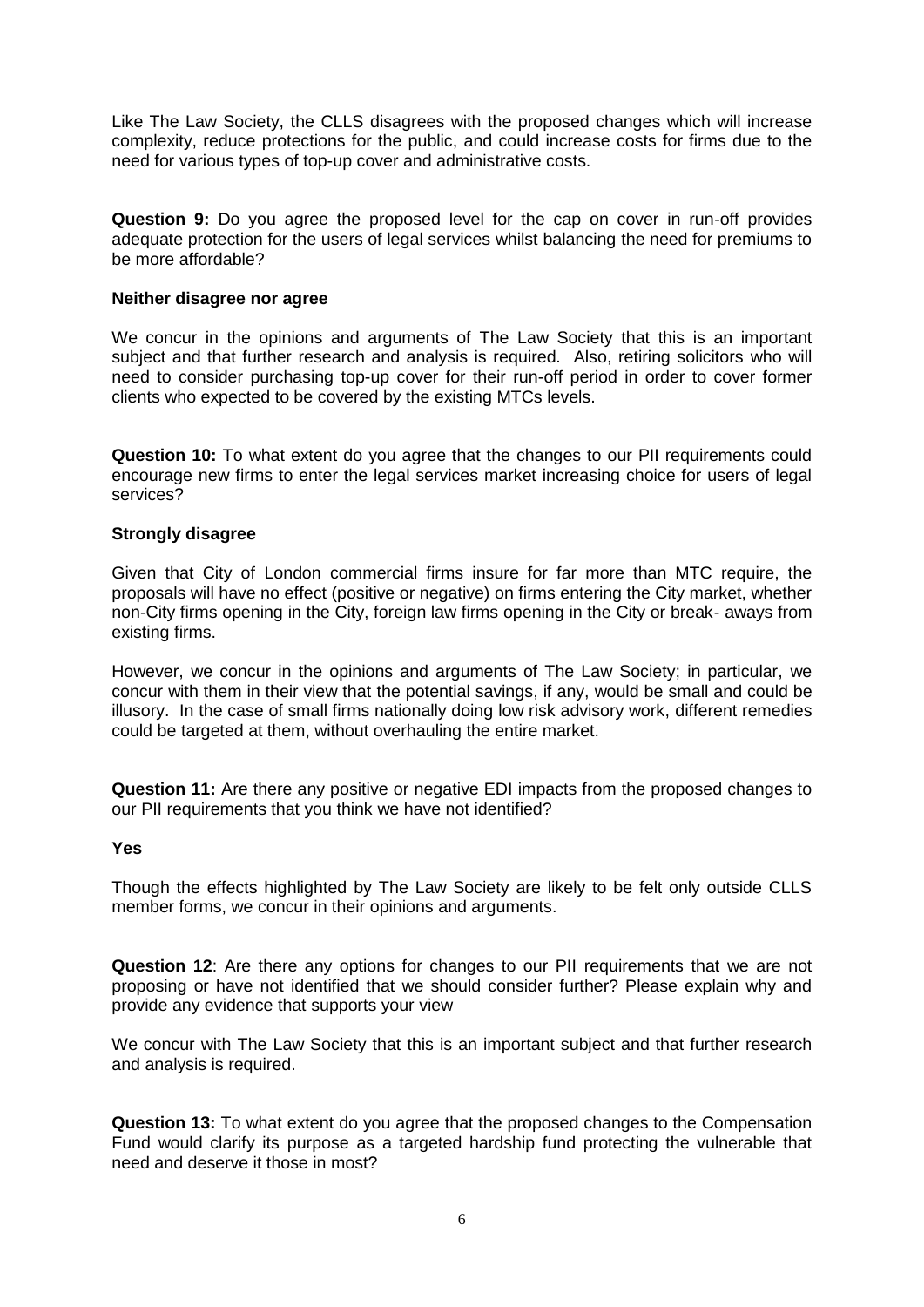#### **Neither disagree nor agree**

The Compensation Fund is not a topic in which the CLLS Professional Rules and Regulation Committee has any particular expertise. However, the analysis and arguments of The Law Society on questions 13 – 22 look persuasive. Accordingly, we do not specifically address **Questions 14 to 22**.

**Question 23**: Can you suggest any other approaches or strategies that the SRA might adopt to prevent firms being victims of cybercrime attacks?

This is a separate and very important topic in its own right.

It should be borne in mind that currently, PII under MTC covers all civil liability arising from legal practice (subject to specified exceptions), so client losses (including client money) arising from the firm's negligence, for example, in lack of preparedness against hacking, are covered by the PII insurance. So only the firm's first party losses are uninsured without cyber insurance.

In outline:

- Further efforts should be made to raise clients' awareness of the risks and how to navigate them – here efforts can be targeted at individuals and small businesses, as large businesses will have deployed their own resources to buying in IT security expertise;
- - Any proposal to weaken the protection under MTC (or law firm PII policies generally) should be resisted; and
- - We concur with The Law Society in the merits of a sector-wide approach, and the merits of Cyber Essentials or ISO 27001.

- The CLLS would happily contribute to a wider debate on cyber risks.

If you would find it helpful to discuss any of these comments then we would be happy to do so. Please contact me initially on +44 (0) +44 207 427 3033 or by email at jonathan.kembery@freshfields.com in the first instance.

Yours faithfully

**Jonathan Kembery Chairman Professional Rules and Regulation Committee City of London Law Society**

#### *About the CLLS*

The City of London Law Society (CLLS) represents approximately 17,000 City lawyers, through individual and corporate membership including some of the largest international law firms in the world. These law firms advise a variety of clients from multinational companies